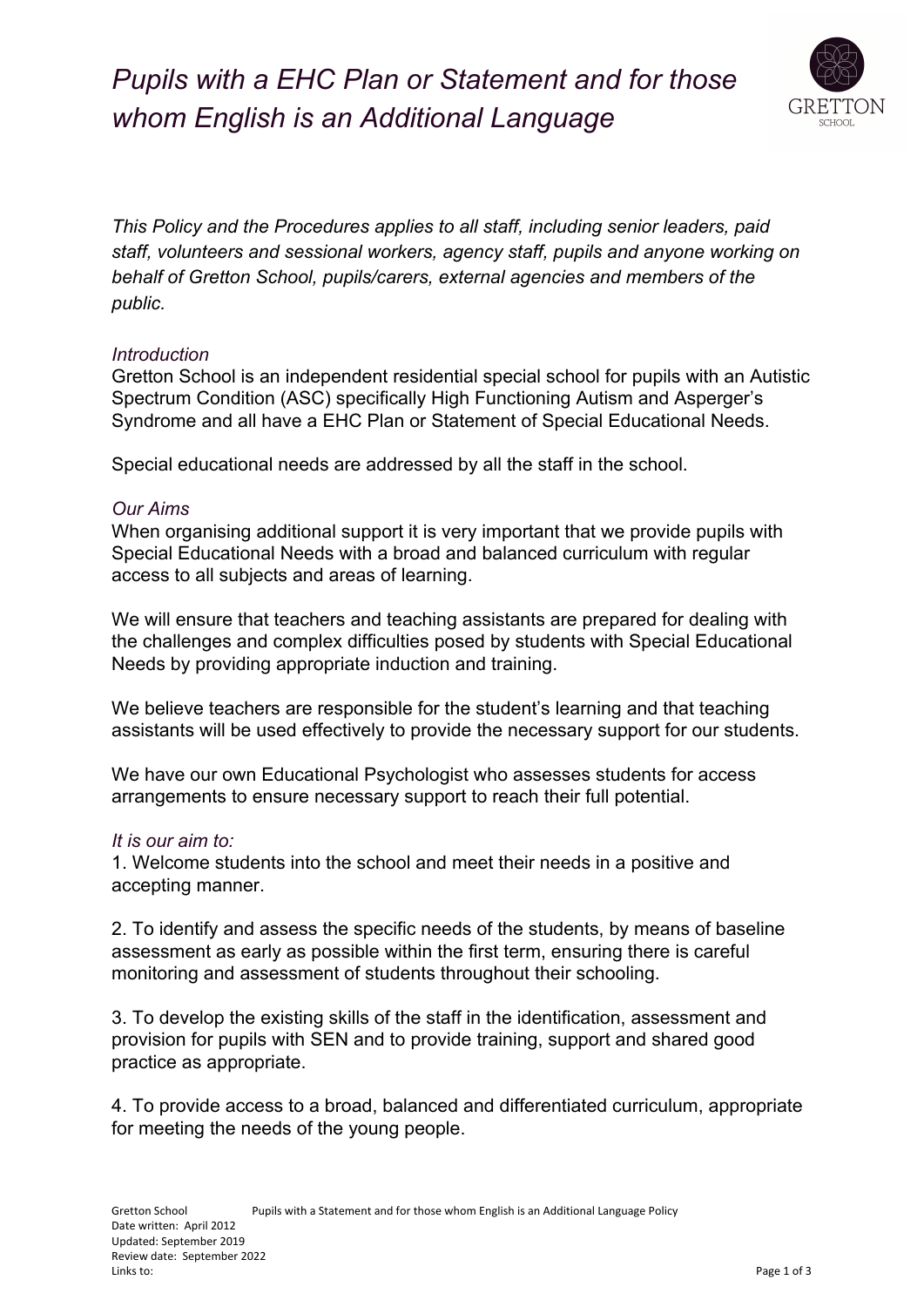## *Pupils with a EHC Plan or Statement and for those whom English is an Additional Language*



5. To encourage the parents/carers and students to participate in and support the process.

6. To ensure that support agencies are used effectively and appropriately to help identify needs and plan programmes of work.

7. To encourage confidence and raise self-esteem by providing a caring and well organised whole- school environment.

8. To ensure appropriate progress is made by students according to their individual potential.

*We will achieve these objectives by:*

- providing an effective learning environment, with suitable strategies to enhance motivation, attention and concentration
- planning suitably differentiated lessons
- adopting a range of appropriate teaching and learning styles, including building on strengths with the use of visual and Autism specific approaches
- planning and reviewing Individual Education Plans, at least termly, ensuring that parents/carers and students know what targets have been set
- positive reinforcement to encourage students achievements, no matter how small, as well as frequent celebrations of success giving equal status to physical, cognitive, and emotional achievements, enabling all young people to feel valued for their efforts
- having multi-disciplinary input in place (teachers, teaching assistants, occupational therapists, speech and language therapists, education psychologist, music and drama therapists)
- ensuring we have high expectations of students, set suitable and challenging targets and monitor progress carefully against baseline assessment, National Curriculum levels and Key Stage 4 and 5 qualifications
- regular and open liaison with parents/carers and other external professions

### *Review*

Gretton School is a specialist provision and as a result each student's special educational needs will have been identified before arrival.